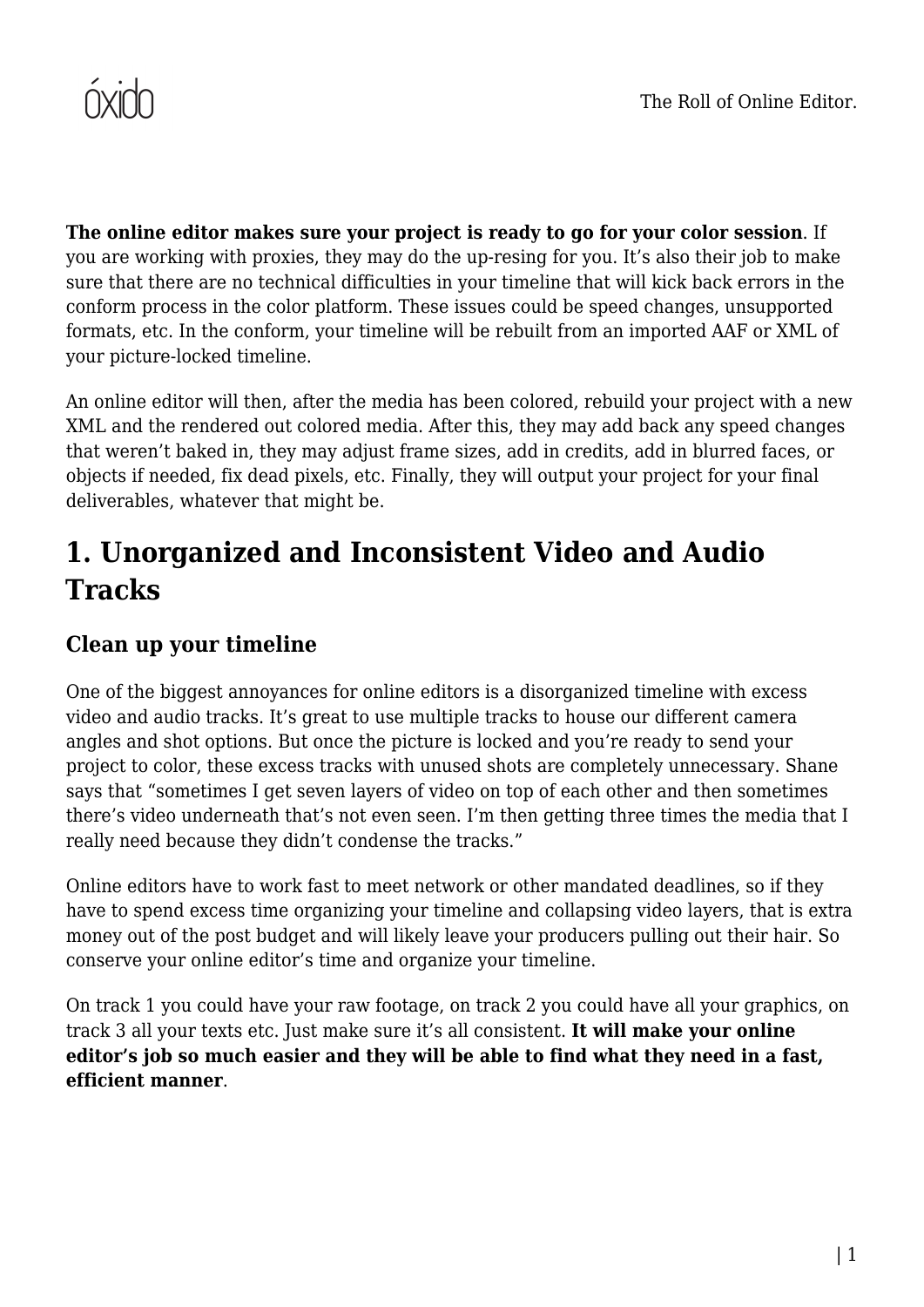# **2. Incorrect Logging in Ingest**

Shane describes that one of the most critical aspects of the ingest is **assigning unique naming conventions to your video cards.** Sometimes weird timecode issues happen in the color conform process where there are repeating timecodes causing the media to not reconnect properly. Having the cards properly named, as Shane likes to say, helps him, "find the keys to the car." Your online editor will have such an easier time finding your media if your source cards are named properly or have relevant metadata associated with them that clearly identifies where they came from.

## **3. Not Including an Offline Time-Code Burn Reference File**

**Never, ever, EVER forget to send an output of your offline picture locked sequence** with timecode burn. This is the bible of your show for an online editor. Without this, they have no clue how your project is supposed to look. Online editors use this to make sure that everything is conformed properly inside of the color application and then to check that everything is brought back to your NLE properly. It is common for shots to slip a few frames or the wrong shot may come through within a multicam source, so without the reference file, an online editor won't see these mistakes. Oftentimes online editors will take that reference file, lay that file over your timeline, and bring down the opacity to about 50%. Any frame mismatches, incorrect shots, or offline files will be easily found with this method and so they can ensure everything is translating properly.

# **4. Forgetting to Strip Shots of Plugins, Filters & Speed Changes**

The NLEs and the color programs communicate back and forth through XMLs, AAFs, and EDLs—but these communication lines are very limited as far as what can be carried across platforms. Any plugins or any NLE-produced filters, will not cross over in the color system. You must remove these filters and plugins in your prep sequence. Your online editor can either reproduce these effects after your color session, or if you would like to keep the look you created with your effect or plugin, you can bake these in—export this shot with the filter and re-insert into your timeline.